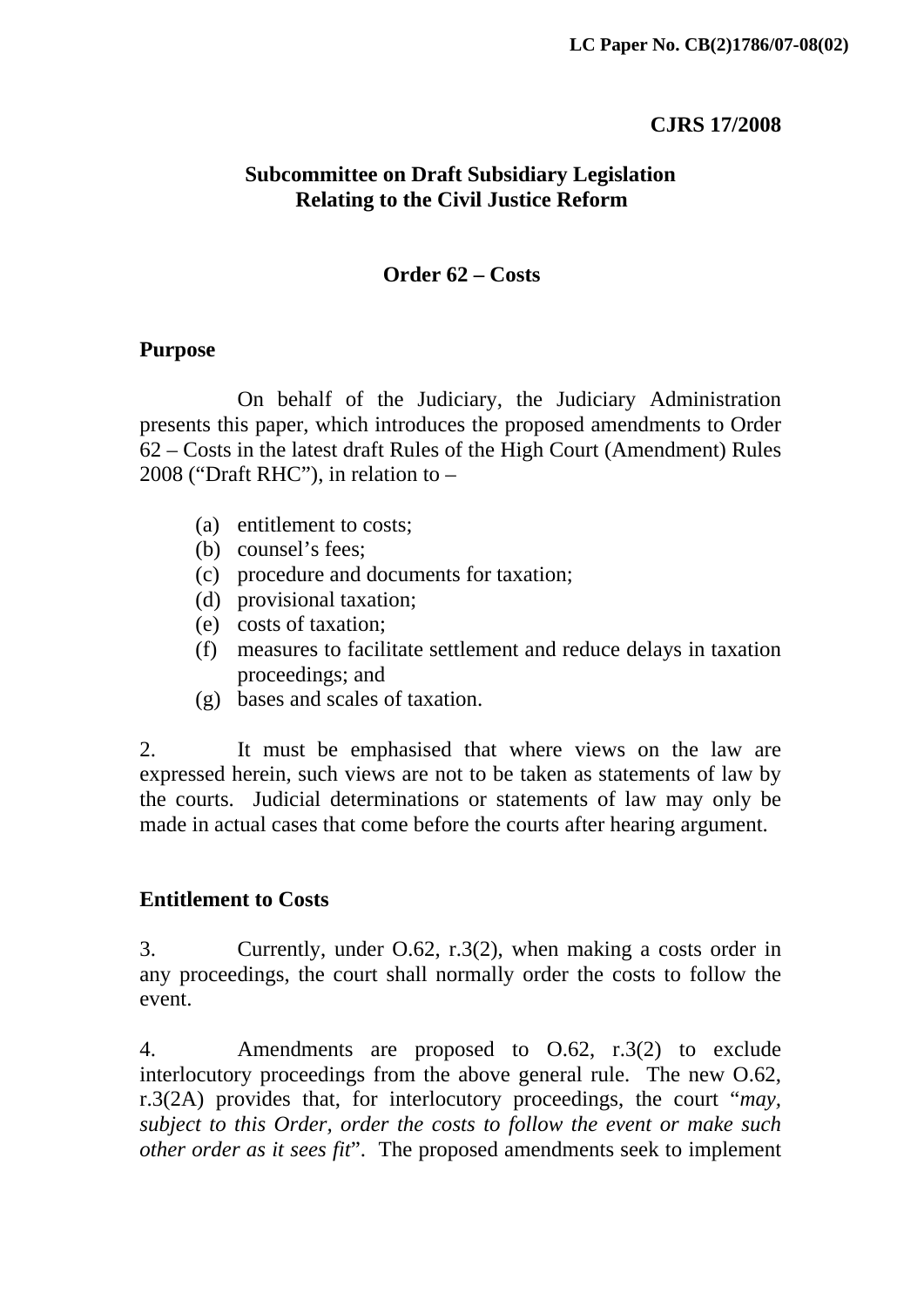Recommendation  $122<sup>1</sup>$  $122<sup>1</sup>$ , so that (i) the principle of "costs to follow the event" is no longer the prescribed usual order for interlocutory proceedings, but just an option (other options would include, for example, summary assessment of costs as set out in **CJRS 15/2008**). Amendments are also proposed to O.62, r.5 to provide that the Court shall take into account the underlying objectives in O.1A, r.1 in exercising its discretion to award costs – O.62, rr.5(1)(aa) & 7(2)(aa).

# **Counsel's Fees**

5. At present, counsel's fees are allowed in full on taxation, unless the taxing master is satisfied that the amount is excessive and unreasonable. Amendments are proposed to implement Recommendation  $131^2$  $131^2$  to provide that counsel's fees are in the discretion of the taxing master –  $0.62$ , paragraph  $2(5)$  of Part II of the First Schedule.

# **Procedure and Documents for Taxation**

## Present Procedure

6. The present procedure for commencing proceedings for taxation and the relevant documents required are set out in O.62, r.21 and Practice Direction 14.3. Pursuant to O.62, r.21, a party entitled to require any costs to be taxed (i.e. the receiving party) shall file in the court his bill of costs and shall obtain from the taxing master an appointment to tax. The appointment to tax and the bill of costs shall be served to every person entitled to be heard on taxation (including of course, the paying party). The party must also, when he files the bill of costs, deposit with the court an amount equivalent to the taxing fee which would be payable if the bill were to be allowed in full. If only a part of the amount of the bill is allowed on taxation, after deducting the appropriate taxing fee the

<span id="page-1-0"></span> $\frac{1}{1}$  The principle that the costs should normally "follow the event" should continue to apply to the costs of the action as a whole. However, in relation to interlocutory applications, that principle should be an option (which would often in practice be adopted) but should not be the prescribed "usual order". Costs orders aimed at deterring unreasonable interlocutory conduct after commencement of the proceedings should be given at least equal prominence in practice, with the court being directed to have regard to the underlying objectives mentioned in relation to Proposal 1. These powers should not apply to pre-action conduct.

<span id="page-1-1"></span><sup>2</sup> Proposal 57 (for the abolition of a special rule governing taxation of counsel's fees) should be adopted.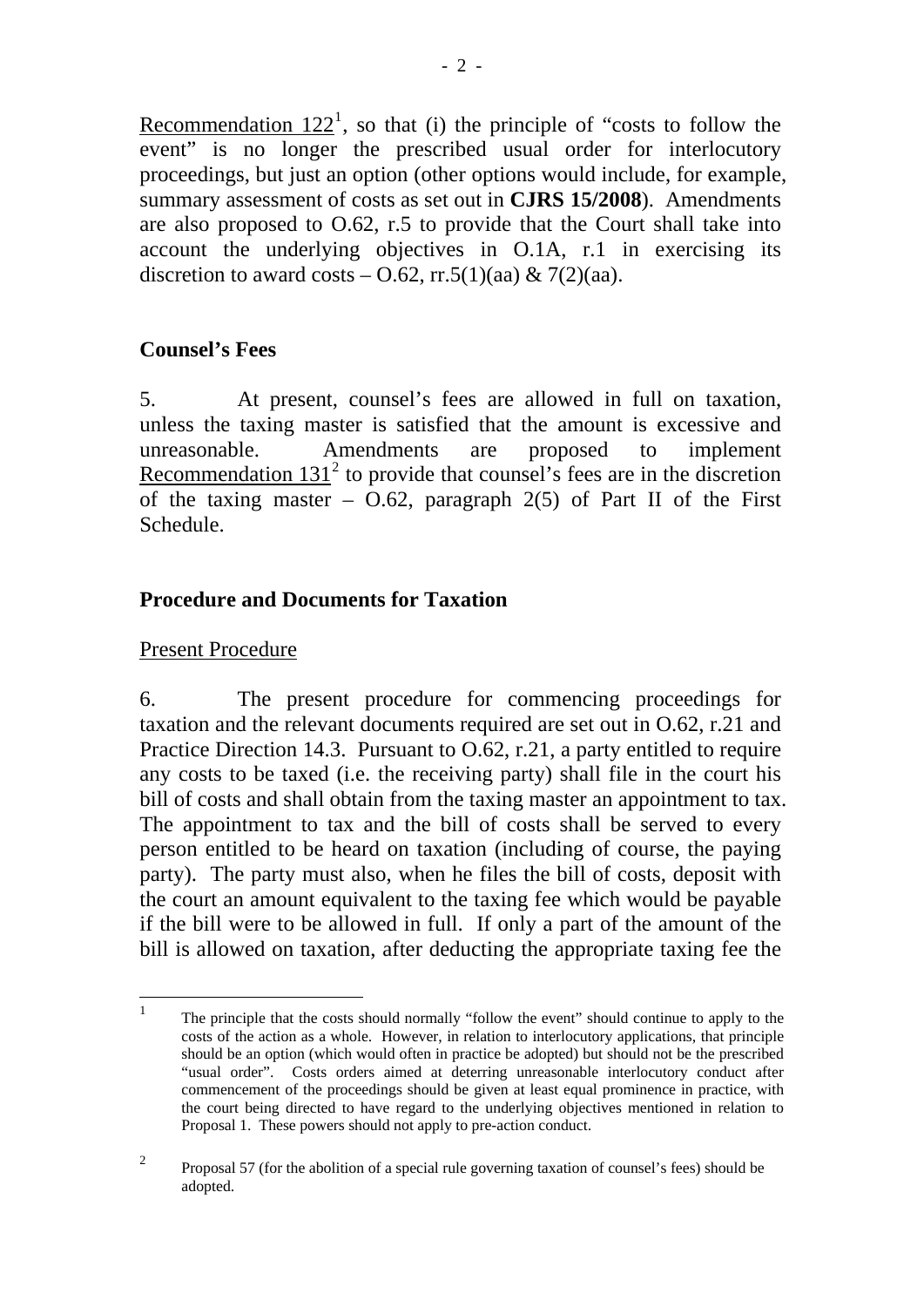balance of the deposit will be repaid to the party. If the bill is withdrawn less than 7 days before the appointment for taxation, a fee (a proportion of the deposit) shall be payable.

7. Under Practice Direction 14.3, there will first be a call-over hearing scheduled for the taxation of a bill. Not less than 3 clear days before the call-over hearing, the paying party shall file and serve a list of objections to the receiving party's bill. Parties are expected to discuss and negotiate the bill and reduce the items in dispute as far as possible. With the assistance of parties as to the estimated time required for hearing the taxation, at the call-over hearing a date will be fixed for the substantive taxation hearing. If no settlement is reached between parties, the taxation will be conducted on that day.

# Revised Procedure

8. To implement Recommendation  $135^3$  $135^3$  $135^3$ , a new O.62, r.13A is added to empower a taxing master to give directions as to, among other things, the form of a bill, the filing of papers and vouchers (i.e. the taxation bundle), the manner in which any objections to the bill may be raised, the steps to be taken at any stage of the taxation proceedings, for the purpose of (i) the just and expeditious disposal of the taxation and (ii) saving the costs of taxation.

9. The existing O.62, r.21 is repealed and replaced by a new rule 21, which provides that a receiving party may commence proceedings for taxation by filing in the court (i) a notice of commencement of taxation ("NOCT") and (ii) his bill of costs  $-$  0.62, r.21(1). Within 7 days after filing of these documents, the receiving party shall serve a copy of those on every person entitled to be heard on taxation (including of course, the paying party) -  $0.62$ , r.21(2). The receiving party shall, when he files the NOCT, pay to the court the prescribed taxing fee - O.62, r.21 (5). The party is not entitled to any refund of such fee except (i) if the bill is withdrawn within 7 days after application to set down under r.21A(1), or (ii) where the court otherwise directs  $-$  O.62, r.21D(3).

10. The new O.62, r.21A provides that, upon compliance with the directions given by the taxing master under O.62, r.13A, the receiving party may apply for setting down the taxation, and shall serve a copy of

<span id="page-2-0"></span> $\frac{1}{3}$  Rules or practice directions, backed by flexible costs sanctions, should be introduced requiring the parties to a taxation to file documents in prescribed form, with bills of costs supported by and cross-referenced to taxation bundles and objections to items in such bills taken on clearly stated grounds.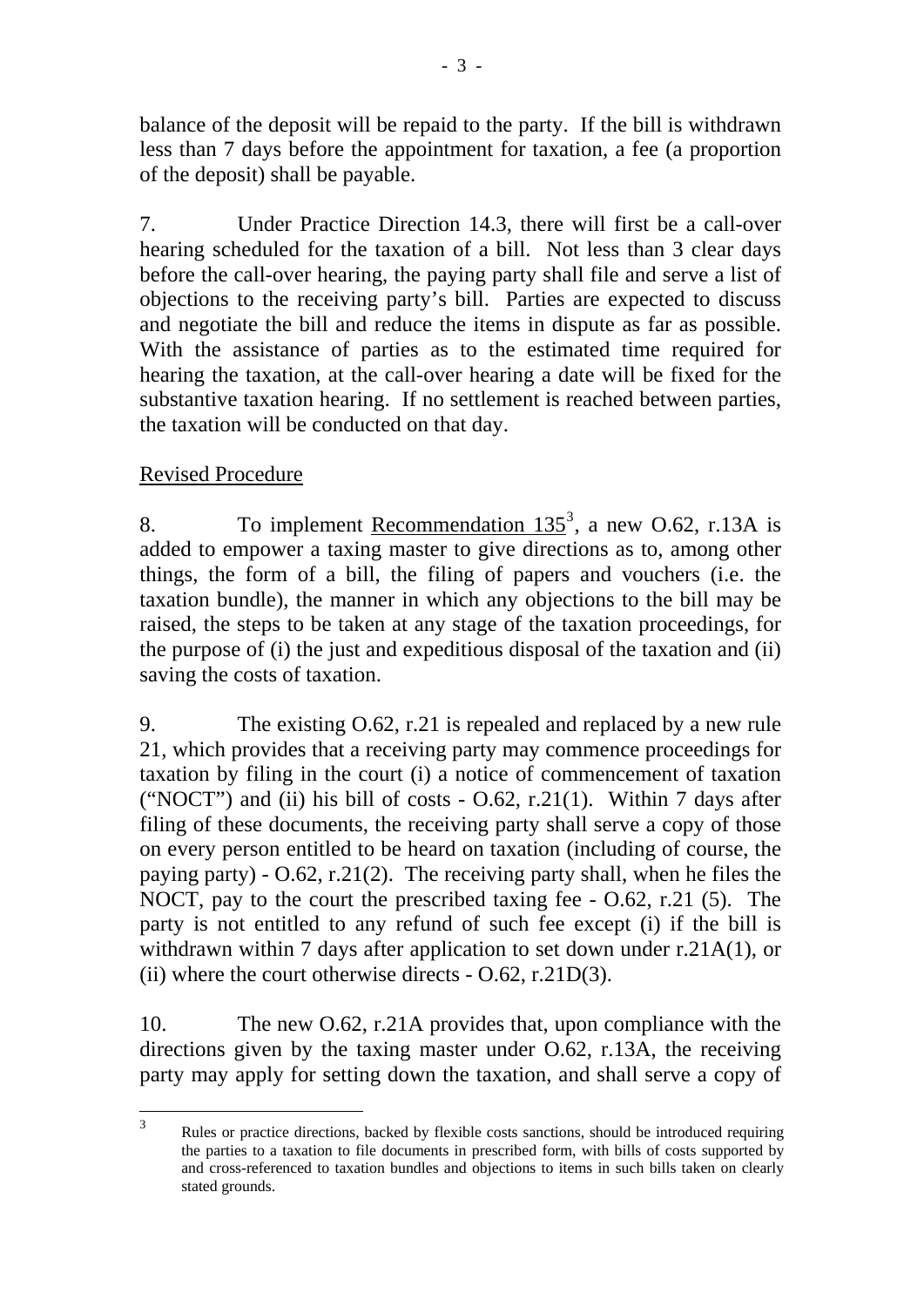the application on every person entitled to be heard on taxation within 7 days after such application. The taxing master may refuse to proceed if he is of the opinion that any of the directions has not been complied with.

# **Provisional Taxation**

11. Amendments are proposed to empower Masters to do provisional taxation on paper without a hearing (Recommendation  $134^4$  $134^4$  $134^4$ ).

12. At present, if the amount of the bill of costs does not exceed HK\$100,000, the taxing master may conduct a provisional taxation without a hearing and inform parties the amount provisionally taxed by notice –  $O.62$ , r.21(4). This is usually performed by a Chief Judicial Clerk by virtue of O.62, r.13. Any party who disagrees to that amount may apply for an appointment to tax the bill.

13. Amendments are proposed to empower a Chief Judicial Clerk to conduct a provisional taxation if the amount of the bill of costs does not exceed HK\$200,000 – O.62, r.13(1A).

14. The new O.62, r.21B introduces a new procedure to enable a taxing master to (i) conduct a provisional taxation without a hearing and (ii) make an order nisi as to the amount and costs he allows - O.62, r. 21B(1). The party who has applied for setting down shall serve a copy of the order nisi to other party or parties  $-$  0.62, r.21B(2). The order nisi becomes absolute 14 days after it is made unless a party applies within the 14-day period for a hearing - O.62, r.21B(3). Upon taxation, if the amount allowed does not materially exceed the amount allowed under the order nisi, the taxing master may order the party who applied for the hearing to pay the costs of the hearing - O.62, r.21B(5). The relevant considerations include (i) the amount by which the costs taxed at the hearing exceed the amount allowed in provisional taxation, and (ii) whether the exceeded amount is proportionate to the costs of the hearing  $-$  O.62, r.21B(6).

15. Where the taxing master is satisfied that there is good reason to do so, he may, either of his own volition or on application by a party, set down for hearing the taxation of the whole or part of the bill of costs - O.62, r.21C(1).

<span id="page-3-0"></span> $\frac{1}{4}$  The court should have a general discretion to conduct provisional taxations on the papers, with any party dissatisfied with the award being entitled to require an oral taxation hearing, but subject to possible costs sanctions if he fails to do materially better at the hearing.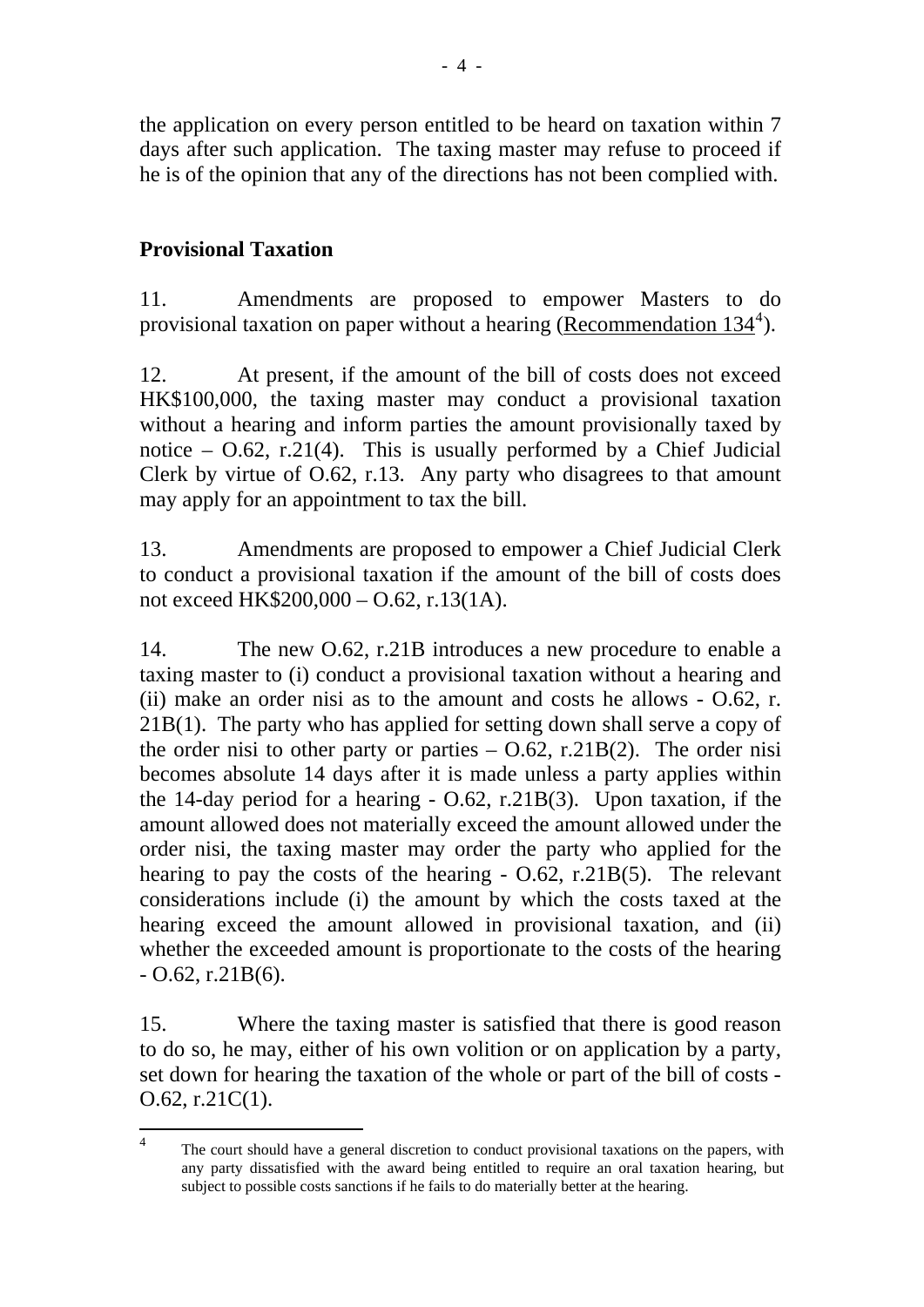### **Costs of Taxation**

16. The new O.62, rr.32A and 32C seek to implement Recommendation  $136^5$  $136^5$ . O.62, r.32A is modelled on rule 47.18 of the Civil Procedure Rules ("CPR") in England and Wales. It provides that a party entitled to payment of any costs to be taxed is also entitled to his costs of the taxation, except where any ordinance, rules or practice direction provides otherwise or the Court orders otherwise. Whether or not the Court should make some other order is guided under O.62,  $r.32A(2)$ .

17. O.62, r.32C is modelled on Part 44.14 of the CPR. It empowers the Court to disallow all or part of the costs being summarily assessed or taxed; or order the party at fault or his legal representative to pay costs that he has caused any other party to incur, if the party or his legal representative fails to comply with a rule, practice direction or an order of the court; or it appears to the court that the conduct of a party or his legal representative was unreasonable or improper.

# **Facilitating Settlement and Reducing Delays**

## Present Procedure

18. Under the existing O.62, r.22, if, within one month after an order of the court requiring the payment of any costs to be taxed (generally referred to as "the costs order"), the receiving party has not commenced the taxation proceedings and the amount of costs has not been agreed, upon application by the paying party the court may order the receiving party to commence the taxation proceedings within a specified period. If the receiving party still does not commence the taxation proceedings within the specified period and there is still no agreement, the costs order shall thereupon be wholly discharged. If the taxing master is satisfied that there has been undue delay in filing of the bill of costs or in the service of the notice of appointment to tax, he may make appropriate order as to the costs of taxation against the delaying party and may even disallow any item contained in the bill.

<span id="page-4-0"></span> $\frac{1}{5}$  Rules conferring a broad discretion on the court in respect of the costs of a taxation and giving guidance as to the exercise of such discretion should be introduced along the lines of CPR 44.14 and CPR 47.18, suitably modified to fit local circumstances.